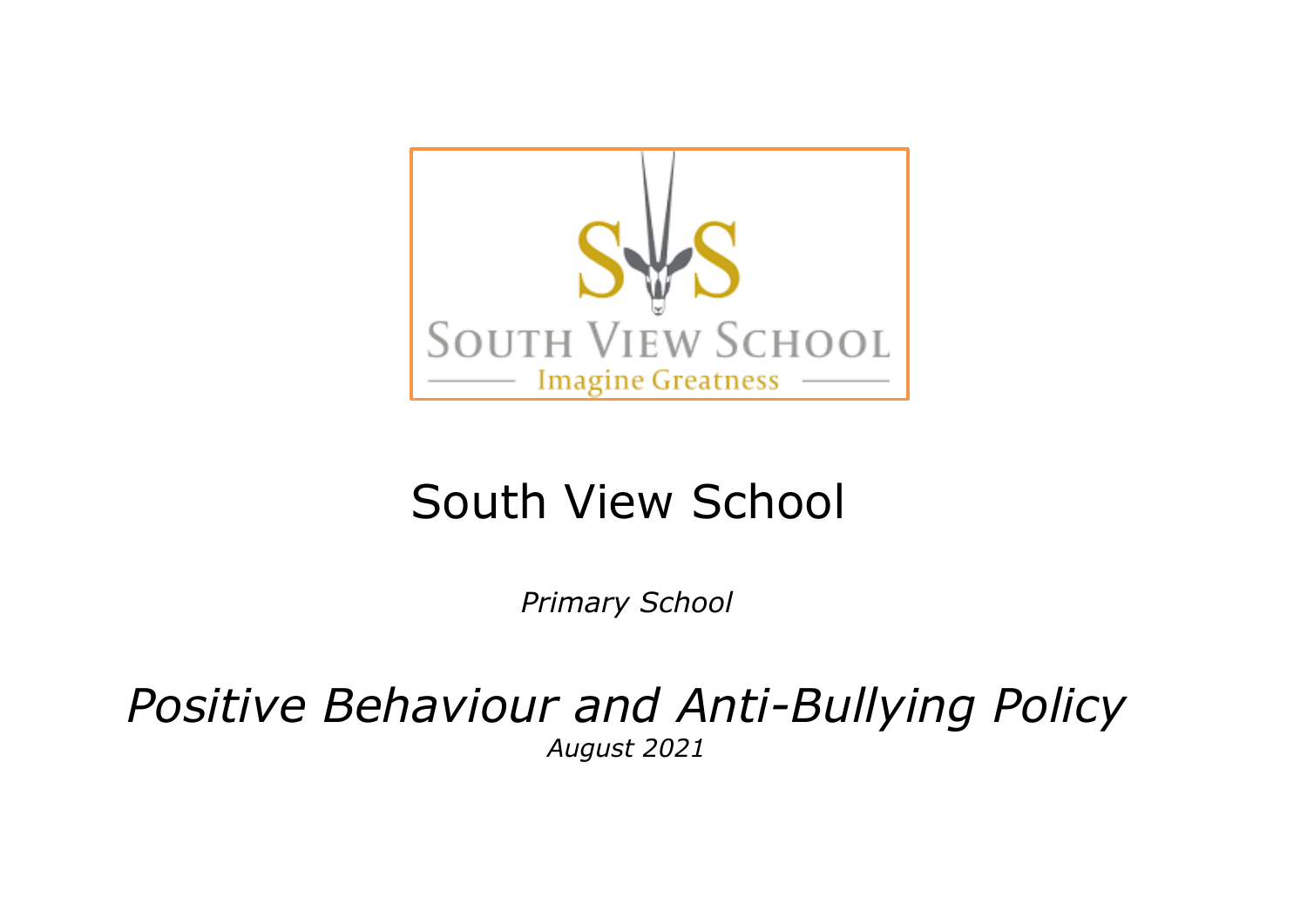# **South View School Vision Statement**

To be a leading British curriculum school in Dubai offering the highest quality education for children of all nationalities and abilities, at a competitive price in a unique, innovative, and inclusive learning community. Our mission is to:

- Deliver challenging, stimulating, and relevant learning experiences for our pupils that are engaging, fun and add value to individual character *and skills.*
- Foster and grow the spirit of internationalism, perseverance, integrity, tolerance, empathy, kindness, ambition, and happiness in our students,
- Develop strong social vision and responsibility in our pupils enabling them to positively impact their current and future communities.
- Embrace local values and the UAE National Agenda to develop a sense of pride in the UAE as our home or second home.
- Encourage and develop confidence, curiosity, creativity, innovation, independent thought, and entrepreneurship in the pursuit of learning *excellence.*
- *Engage with and excel in utilizing current pedagogies and global, quality educational practices.*
- Create and develop a holistic, robust, nurturing pastoral framework focusing on positive mental health and a healthy, balanced lifestyle.
- Recruit the highest quality staff who are able, innovative, energetic and who champion each child in their care.
- *Promote close working relationships with pupils, parents, and stakeholders as a matter of routine.*
- *Obsess about the details!*

# **Aims of this policy**

At South View School our Values and Beliefs, strong relationships and a culture of respect form the foundations of effective learning and teaching. Our Policy informs the fair processes followed and the support available to South View School children to achieve that aim. Included in this is our approach towards positive behaviour and anti-bullying. South View School is a caring community with mutual trust and respect for all; we understand that children make mistakes. We believe that a restorative approach is the best way to support children. The principles and practices set out in this policy will ensure that every South View School environment allows children to be happy, safe and thrive to be the very best they can be. Children will be fully supported in order to achieve the progress and support that provides the best outcome for them. We do not expect all children to behave in exactly the same way but we will strive to celebrate the fact that we are all different whilst equal.

# **Values and Beliefs**

*Together, we Smile. Together, we Value. Together, we Succeed.* 

- We expect every child to experience success and happiness because they feel included, valued and secure
- Our values-driven culture promotes kindness, tolerance, social responsibility and respect for others
- A bespoke, challenging, and innovative curriculum enables children to take risks in their learning and think critically within meaningful real life contexts
- Inspirational learning and teaching evolves and responds to meet the needs of each individual helping them to achieve more than they ever thought possible
- A culture of ambition, reflection and high expectation ensures children take ownership of their learning
- A rich and varied range of opportunities enable children to express their personality, broaden their interests and unlock their potential allowing them to express their individuality and expertise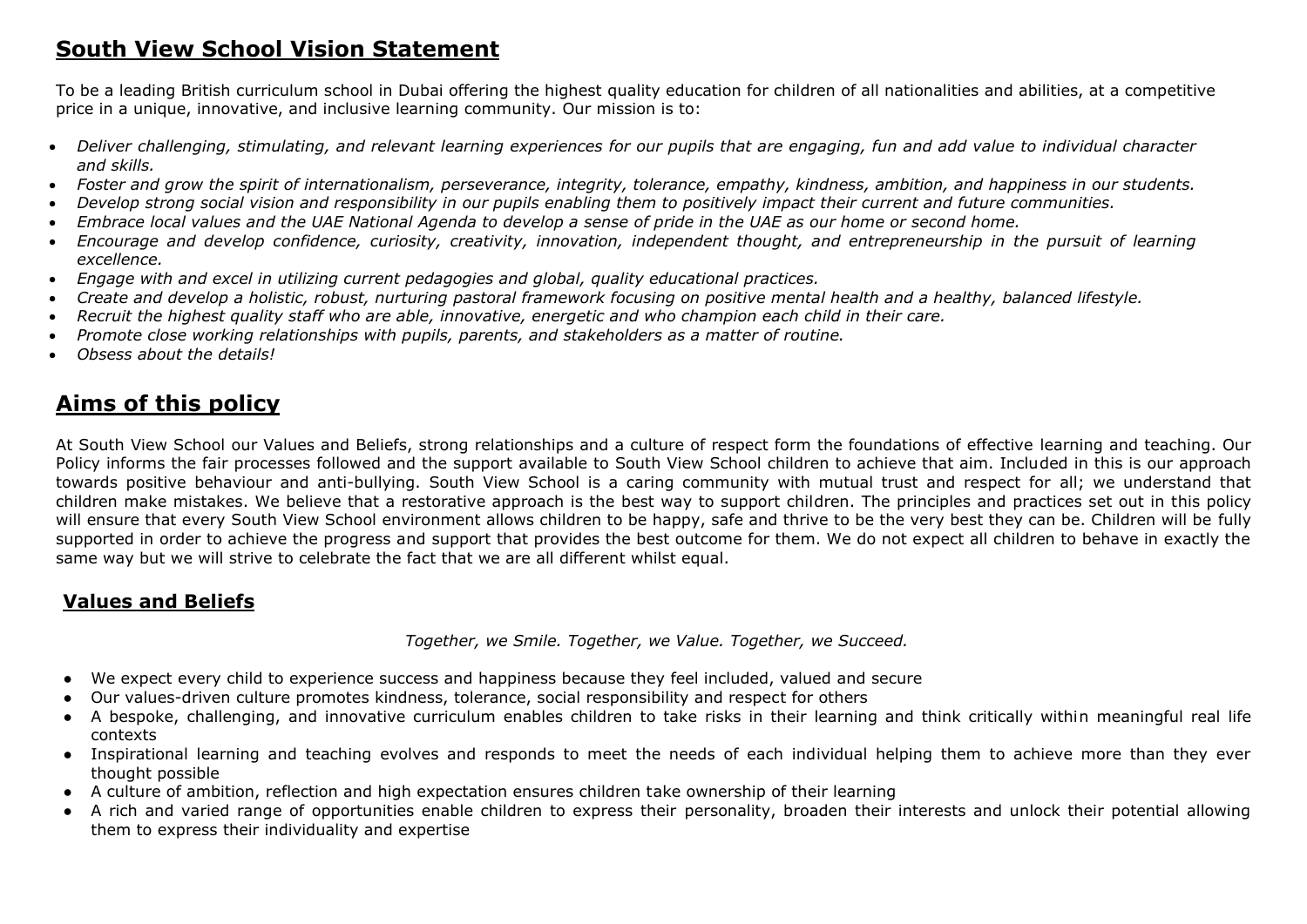● Our international perspective encourages children to embrace and respect the diverse community around them resulting in an appreciation, tolerance and genuine understanding of world cultures.

# **Standards**

- All staff in South View School schools have high expectations of children in terms of their relationships, choices and behaviour
- At regular intervals South View School children will contribute to a discussion where expectations are agreed
- The curriculum, where appropriate, will develop children's understanding of their role in supporting positive behaviour and the importance of maintaining safe, happy and secure relationships with their peers
- Parents are partners in supporting children's health and wellbeing
- All staff, parents and children should aim to consistently recognise positive behaviour
- All members of the school community are aware of their roles, rights and responsibilities in meeting the rationale and beliefs of this policy
- Staff and students are made aware of local regulations as appropriate
- Records of incidents are maintained on Engage

# **Guidelines**

- All staff consistently and fairly follow the procedures and advice set out in the school's guidelines and seek advice or support where appropriate
- All staff engage positively with children and their parents in discussing issues concerning behaviour, as well as communicating positive messages and praise
- Teachers and classes develop their own systems of rewards and praise as well as contributing to, and complementing, whole school initiatives. Parents are aware of these systems (Merit points for individual excellence / House points to celebrate community/collaboration)
- Staff at South View School follows, consistently and fairly, the hierarchy of sanctions developed for each phase in school. This is to ensure a safe and effective learning environment and support children and their parents in managing their behaviour.

#### **South View School Behaviour Policy**

#### **Salient Points**

- We operate a **positive behaviour** policy. Well-established classroom routines, carefully planned lessons and high levels of engagement will reduce any low level disruption within lessons.
- Agree class **'Golden Rules'** and review these at the start of every term. These should be displayed along with the **whole-school values (of the month)** within the classroom and referred back to as a reminder of high expectations.
- Reinforce high expectations when travelling around school, in the playground, hall, library etc. **Consistency is key!**
- **House points** can be given to celebrate community collaboration. We should not be giving more than one unless it is a very special achievement.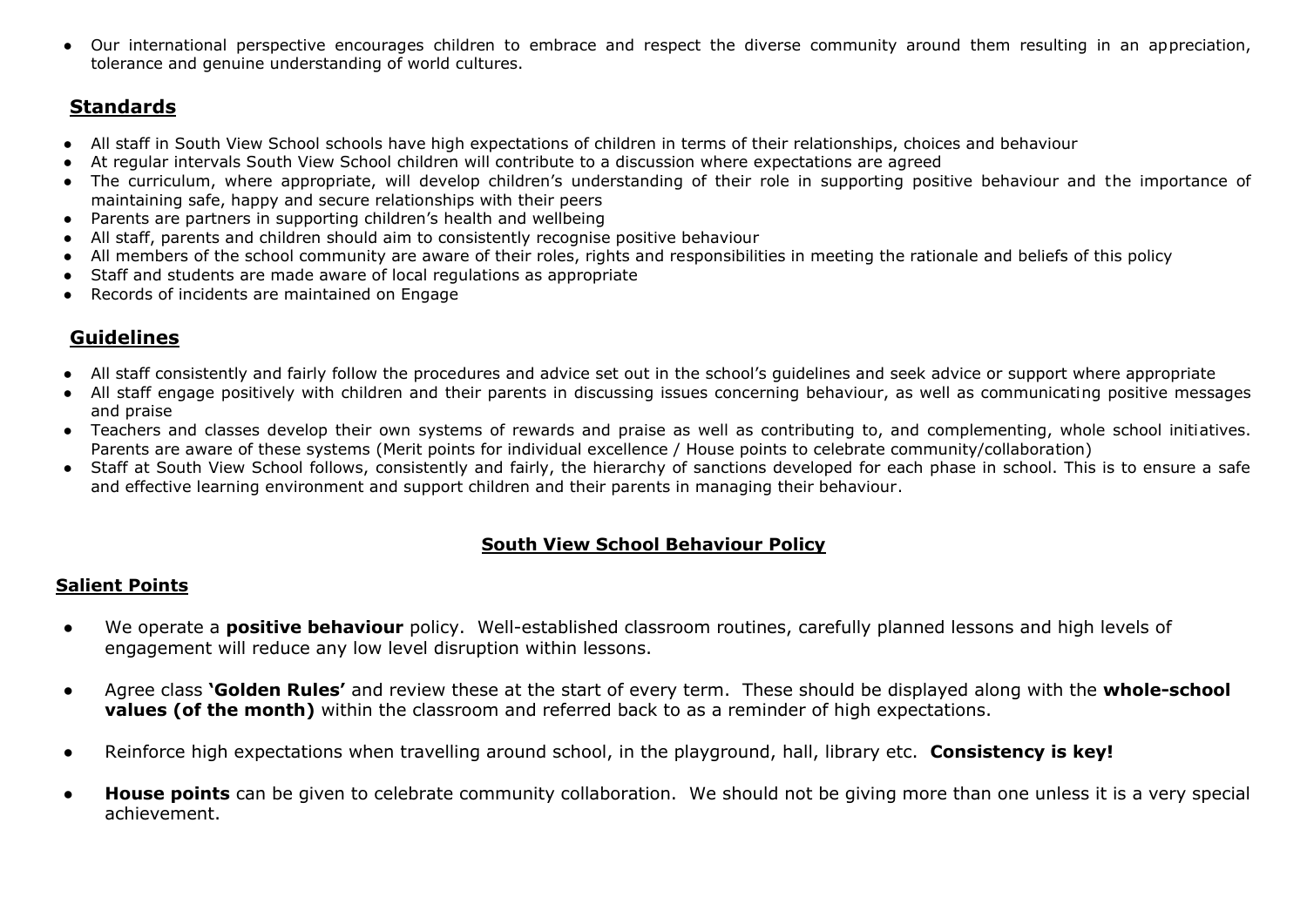#### **Sanctions**

Staff can have their own systems, but all should align with a model of an escalation/traffic light system. They should *NOT* be displayed in classrooms – it should be communicated between the teacher and child directly, logged on a teacher's desk. Research shows making these conversations public has a negative impact on long-term behavior outcomes.

**Star of the Week -** Consistent and exceptionally high levels of behaviour, achievement or demonstration of the SVS Learning Skills. All children should have the opportunity to be recognised as SOTW during the year.

**Green- Ready to learn: All children should start on green first thing in the morning and after lunch as a fresh start.**

**Yellow- Warning: Child's name is moved to yellow as they need to begin to reflect on their choices.**

**Red: The child has not made a change to their behaviour and they teacher must intervene.**

The above sanctions are to be followed as outlined below:

#### *Zero tolerance*

The following behaviours will not be tolerated at South View':

**Bullying, prejudice based behaviours, physical attacks, foul or abusive language**. Although these behaviours are rare, if they happen, they must be dealt with immediately and this may mean the normal escalation process is not utilized. Please refer these to your Senior Leader.